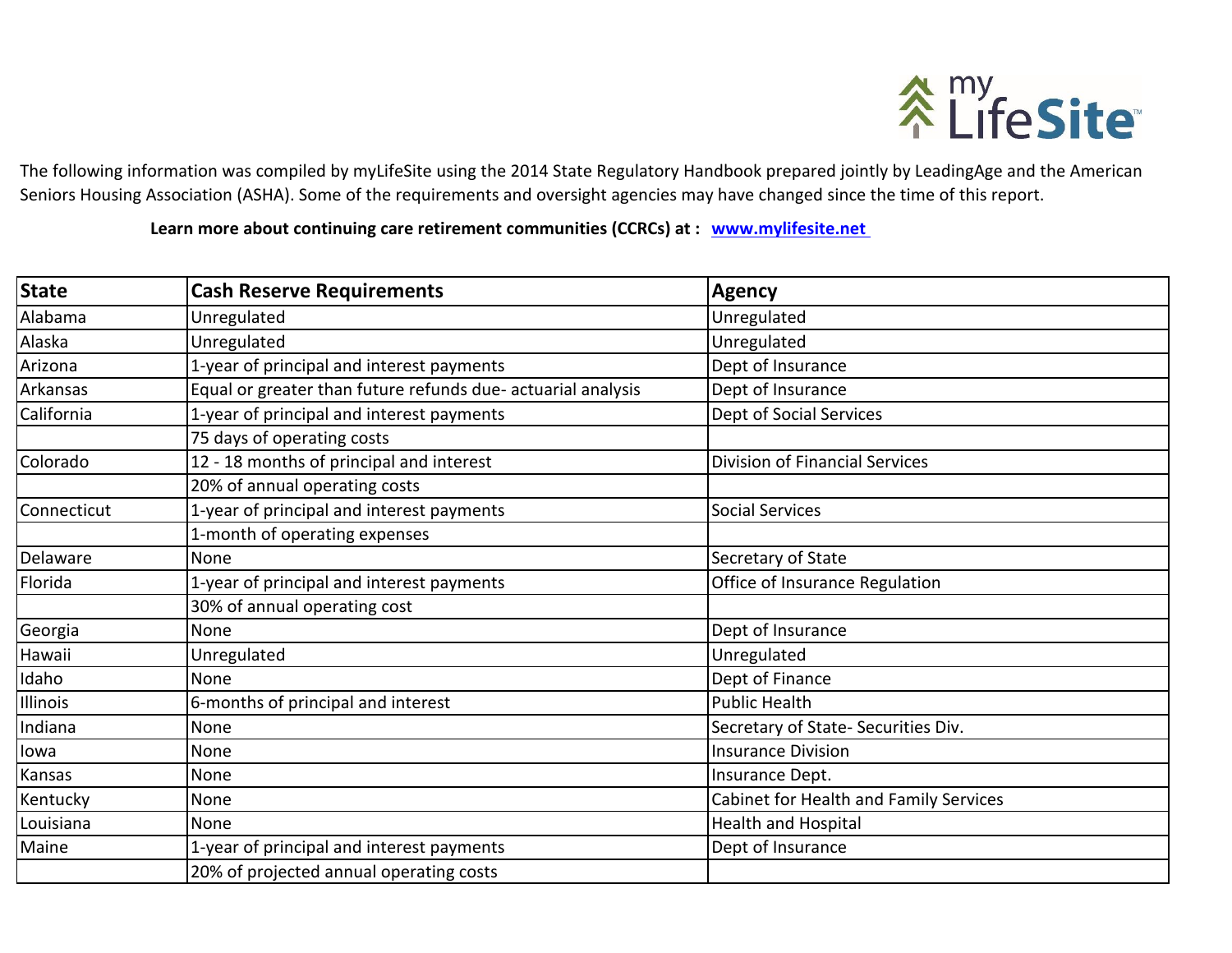| Maryland             | 15% of prior year's net operating expenses                   | Dept of Aging                                |
|----------------------|--------------------------------------------------------------|----------------------------------------------|
| Massachusetts        | None                                                         | Exec. Office of Elder Affairs                |
| Michigan             | None                                                         | Office of Financial & Insurance Reg          |
| Minnesota            | 1-year of principal and interest payments                    | None- file with County Recorder              |
| Mississippi          | Unregulated                                                  | Unregulated                                  |
| Missouri             | 1.5x annual debt                                             | Dept of Insurance                            |
|                      | equal to 50% of deposits paid by 1st resident                |                                              |
| Montana              | Unregulated                                                  | Unregulated                                  |
| Nebraska             | Unregulated                                                  | Unregulated                                  |
| Nevada               | Unregulated                                                  | Unregulated                                  |
| <b>New Hampshire</b> | 1-year of principal and interest payments                    | Dept of Insurance                            |
|                      | 2-months of annual operating costs                           |                                              |
| New Jersey           | Greater than 1-year of principal and interest payments, or   | Comm. Affairs Bureau of Homeowner Prot.      |
|                      | 15% of annual operating costs                                |                                              |
| <b>New Mexico</b>    | None                                                         | Aging & Long-Term Services Dept              |
| <b>New York</b>      | 1-year of principal and interest payments                    | Dept of Health                               |
|                      | 6-months annual operating expenses; 1 year of repairs        |                                              |
| North Carolina       | 50% of annual operating costs if occupancy is less than 90%  | Dept of Insurance                            |
|                      | 25% of annual operating costs if occupancy is 90% or greater |                                              |
| North Dakota         | Unregulated                                                  | Unregulated                                  |
| Oklahoma             | None                                                         | Dept of Insurance                            |
| Oregon               | 1-year of principal and interest payments                    | Dept of Human Services                       |
|                      | 3 months of annual operating expenses                        |                                              |
| Pennsylvania         | Greater than 1-year of principal and interest payments, or   | Dept of Insurance                            |
|                      | 10% of annual operating costs                                |                                              |
| Rhode Island         | None                                                         | Dept of Health                               |
| South Carolina       | None                                                         | Dept of Consumer Affairs                     |
| South Dakota         | None                                                         | Division of Insurance                        |
| Tennessee            | None                                                         | Commerce and Insurance                       |
| <b>Texas</b>         | 1-year of principal and interest payments                    | Dept of Insurance                            |
| Utah                 | Unregulated                                                  | Unregulated                                  |
| Vermont              | Greater than 1-year of principal and interest payments, or   | Banking, Insurance, Securities & Health Care |
|                      | 15% of annual operating costs                                |                                              |
| Virginia             | None                                                         | Dept of Insurance                            |